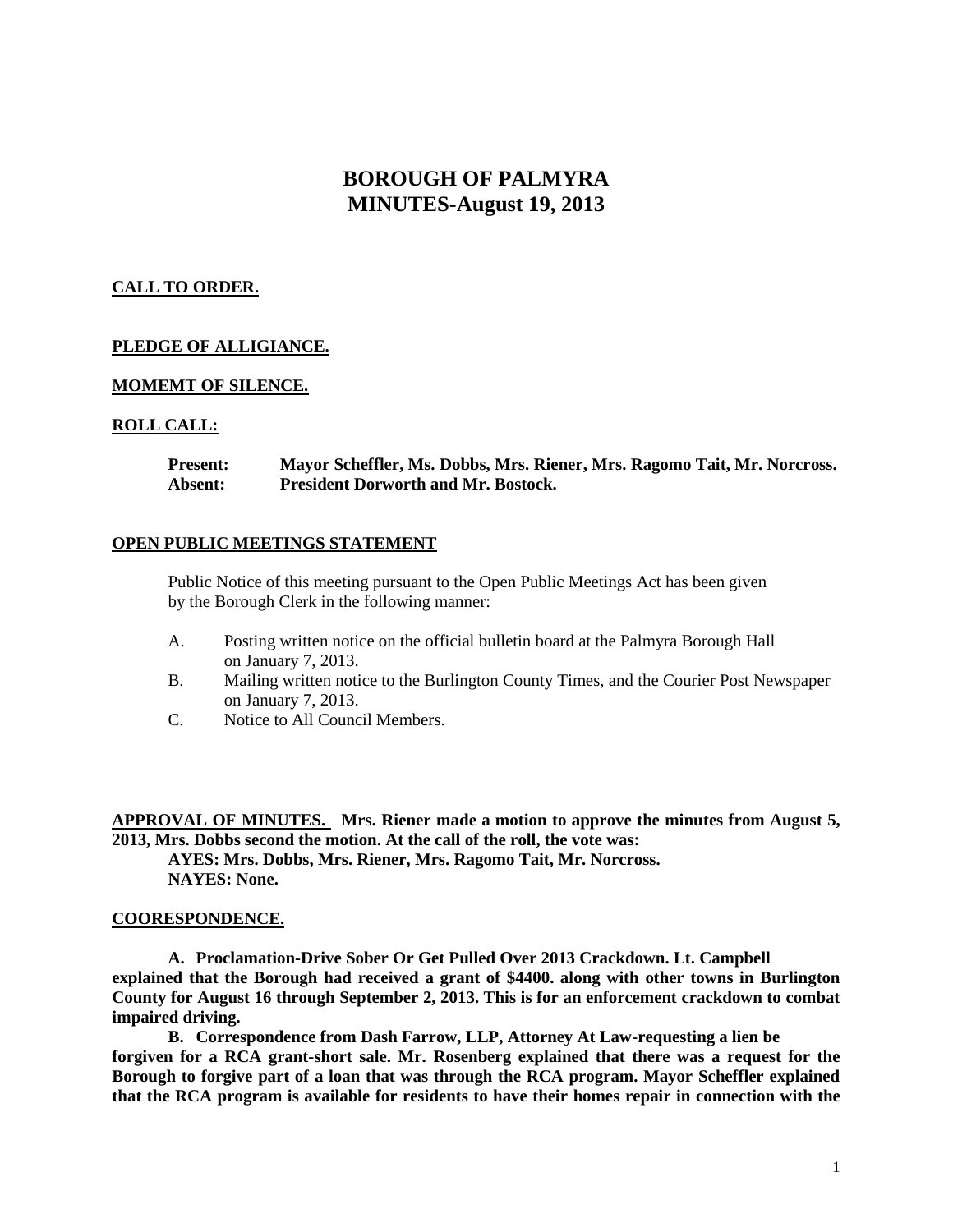**Borough and that if a homeowner remains in the home for 10 years the loan is forgiven. Borough Council is not in favor of reducing any of the loans due to the funds coming from other towns as part of the COAH regulations. Resolution 2013-193, Resolution Denying The Request To Forgive A Loan As Part Of The RCA Program. Mr. Norcross made a motion to approve the request, Ms. Dobbs second the motion. At the call of the roll, the vote was:**

> **AYES: Ms. Dobbs, Mrs. Riener, Mrs. Ragomo Tait, Mr. Norcross. NAYES: None.**

**C. Correspondence from Burlington Camden County Association Of Realtors. Mayor Scheffler read into the record a letter that was sent from the Burlington Camden County Association of Realtors.** 

#### August 13, 2013

Dear Members of Palmyra Borough Council:

On behalf of the Burlington Camden County Association of REALTORS, we'd like to thank you for being so receptive to the concerns of the REALTOR community in regards to the rental registration ordinance that was adopted in early July. The Association believes the revised rules, which were introduced on August 5, are a much more effective solution to rental property oversight.

The new ordinance provides greater balance in ensuring rental units will be properly maintained without serving as a disincentive to investors. This is a goal that we share as REALTORS® in the community, and are hopeful you will vote to approve the revised rules on August 19.

Thank you again for the opportunity to be part of the process. We encourage you to reach out to BCCAR as a resource on property-related issues going forward.

Sincerely, *(Diane Streichert* Diane Streichert Chief Executive Office Burlington Camden County Association of REALTORS® *Bruce Shapiro Li6by Vinson* Bruce Shapiro Elizabeth Swanke Vinson Local Government/Regulatory Affairs Vice President NJ Association of REALTORS<sup>®</sup> Association Business Solutions, Inc.

**Mayor Scheffler also discussed that there was a letter to the editor in the Burlington County Times from a resident in Cinnaminson about the rental and resale ordinance that bordered on threats.** 

**D. Mayor Scheffler announced that Lt. Governor Kim Guadagno will be touring the Borough business area starting at QWIC on Broad Street at noon tomorrow. There will be a roundtable for about 5 business owners at Borough Hall after the tour to discuss the help that New Jersey can provide to small businesses.** 

# **PROFESSIONAL UPDATES.**

**A. Environmental Resolutions-William Kirchner discussed resolutions 178, 185, 186 and 187. There is a change order for the generator at the firehouse in the amount of \$850. that the fire department will pay for. There are resolutions for approval for engineering for the Small Cites grant for West Second Street, DOT grant for Broad from Park to Filmore and also West Second**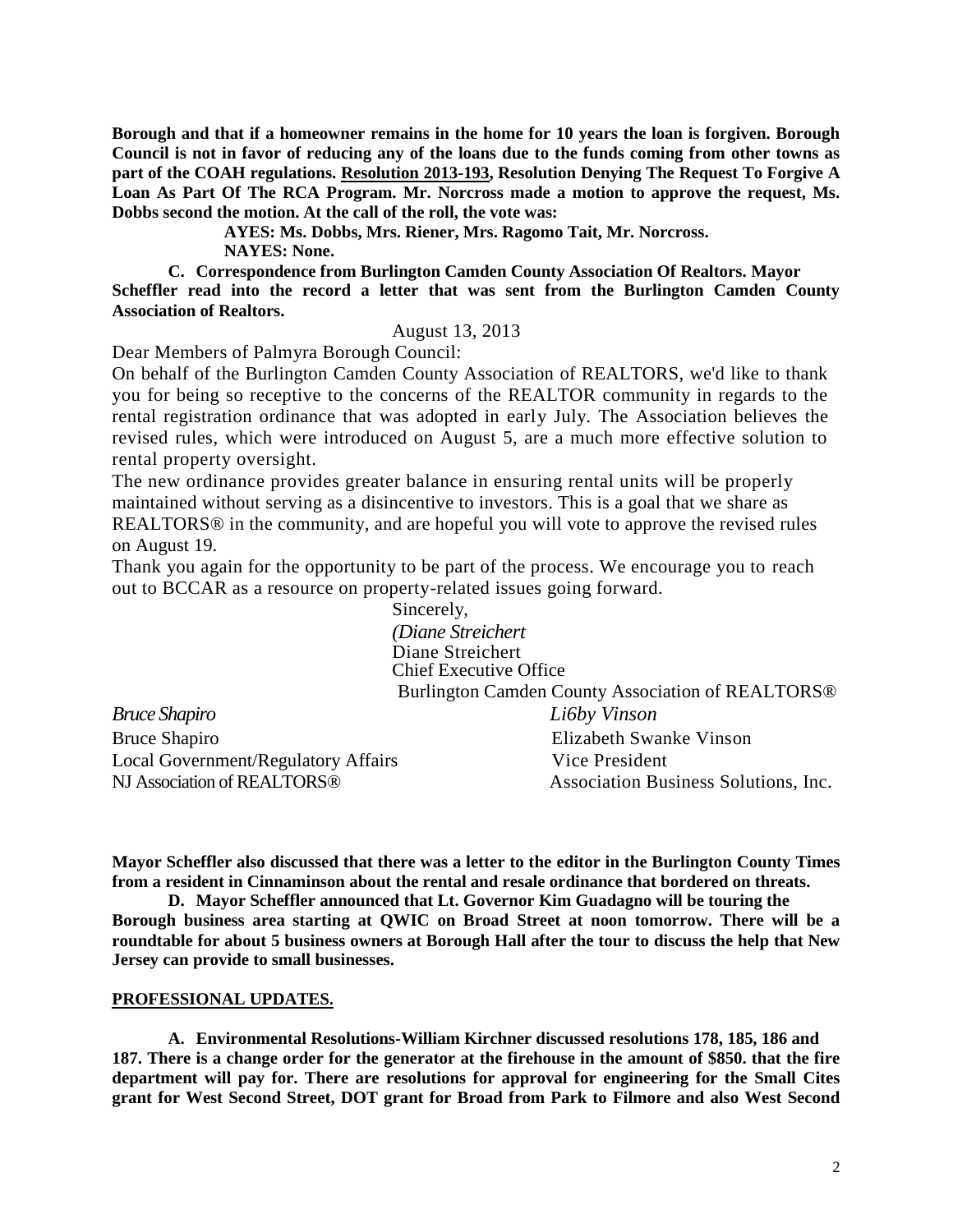**Street. Resolution 187 is for maintenance contract work for the community center, borough hall, public works garage, sewer plant and pump stations. There will be a pre-construction meeting on September 9 for residents of Parry Avenue at the community center to review the construction timeline and work that will be completed. Charles Street bids are due on September 4 with work starting in the late fall.** 

# **ORDINANCES ON SECOND READING. (public hearing)**

**A. Ordinance 2013-23, An Ordinance Amending Ordinance 2013-14-An Ordinance Requiring The Inspection, Registration And Licensing Of Residential Rental Properties In The Borough Of Palmyra. Mayor Scheffler stepped down from the bench. Mrs. Riener ran the meeting for the ordinance. Mrs. Riener explained that due to litigation, Mr. Rosenberg will be answering the majority of the questions from the public. Mr. Norcross made a motion to open the ordinance to the public, Ms. Dobbs second the motion. All members present voted in favor of the motion.**

**Mr. McDougall-Cinnaminson Avenue inquired if council would be in favor of reformulating the ad-hoc committee that was abandoned. Mrs. Riener replied that the ad-hoc committee would have to be address by the borough council before any action could be taken. Mr. McDougall discussed that there would be an advantage to have issues discussed between the council and the community. He also recommended that there be a seminar for the landlords to review the new rules and inspections pertaining to the ordinance.** 

**Mr. Hirsch-Cinnaminson Township-requested that council not vote tonight and wait for an ad-hoc committee to be formed again. He is in agreement that council is headed in the right direction with one registration, but inspections should be every three years unless change of tenant. The housing stock will rise after the first set of inspections. The inspections every three years would be more affordable for landlords and a good use of time for the housing department.** 

**Mr. Rainer-Riverton Township discussed that his lawsuit accomplished what he wanted. He now does not have to be responsible for actions by his tenant and the housing stock will increase. Mr. Rainer informed council that Borough Hall outside looks terrible and that council should improve their own property before looking at others.** 

**Mrs. Fowler-Moorestown Township-discussed that she and her parents have not gotten an answer to the question about owner-occupied units. The issues should be reviewed before final passages and her parents use the same furnace as the apartment and it should not be inspected as part of the rental inspection. Mr. Rosenberg explained that if council takes no action on the amended ordinance the original ordinance still is in effect and would have to be followed. Mr. Rosenberg requested that the questions be written down and he will answer them.** 

**No one else wishing to be heard, Mr. Norcross made a motion to close the public portion, Mrs. Ragomo Tait second the motion. All members present voted in favor of the motion.** 

**Ms. Dobbs made a motion to adopt the ordinance on second reading, Mr. Norcross second the motion. At the call of the roll, the vote was:**

 **AYES: Ms. Dobbs, Mrs. Riener, Mrs. Ragomo Tait, Mr. Norcross.**

 **NAYES: None. The ordinance was adopted on second and final reading and will take effect after publication according to law.** 

**Mayor Scheffler returned to the bench.**

**B. Ordinance 2013-24, An Ordinance Amending Ordinance 2013-16- An Ordinance Creating A Housing Department And The Positions Of Housing Official And Housing Inspectors. Mrs. Ragomo Tait made a motion to open the public hearing on the ordinance, Ms. Dobbs second the motion. All members present voted in favor of the motion.** 

**Mrs. Mertz-Cinnaminson Avenue inquired as to how this ordinance will change the deplorable condition of the homes. Mayor Scheffler explained that the housing department will be conducting the inspections and all**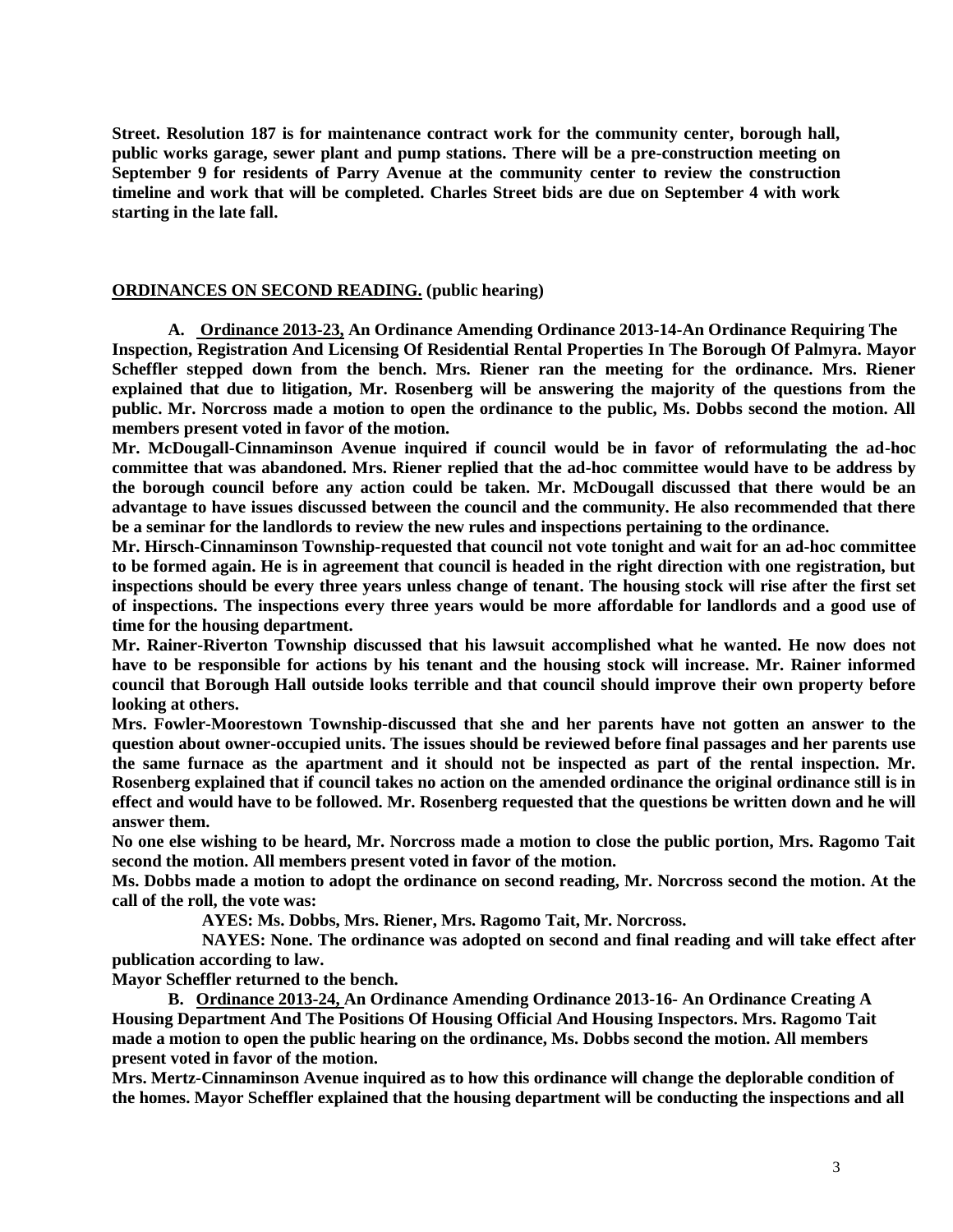**of the housing ordinances will be under one department. Mrs. Mertz discussed that fining people for failure to correct inspections violations will not help do the repairs, many residents and landlords do not have the funds to repair or fix their properties. Mayor Scheffler discussed that they are attempting to preserve the good housing stock and that the RCA program has funds available for landlords and homeowners who qualify to assist with fixing their properties.** 

**Dave-Delran Township- inquired how the housing department will be funded. Mayor Scheffler explained that one option would be to give an employee an additional stipend to work in the department. The amount of funding needed will actually be determined when the bids for the housing department are received and the borough can review the cost. Mr. Gural explained that the housing official position was already created and that this ordinance will be for inspectors.** 

**Mr. Kay-West Second Street inquired if the housing inspector would also inspector for resale of properties or just the rentals. Mayor Scheffler replied that the housing department is involved in all aspects of the housing ordinances.** 

**Mrs. Fowler-Moorestown Township-inquired if the ordinance is still effect September 1st . Mr. Gural replied that the registration is required by September 30 and inspections will be scheduled after that date. Mrs. Fowler inquired if there is a change of tenant in September will there be another inspection after September 30, 2013. Mayor Scheffler explained that if there is a change of occupancy before the ordinance becomes effect there is still the requirement of a fire inspection and fee. That amount will be built into the ordinance so there will only be one fee.** 

**Mr. Hirsch-Cinnaminson Township-inquired if the registration form is available yet. Mr. Gural replied that it is being finalized and will be available in September. Mr. Hirsch discussed that a lot of towns do not require the age and name of the tenants.** 

**No one else from the public wishing to be heard, Mr. Norcross made a motion to close the public portion, Ms. Dobbs second the motion. All members present voted in favor of the motion. Mr. Norcross made a motion to adopt the ordinance on second reading, Mrs. Riener second the motion. At the call of the roll, the vote was:**

 **AYES: Ms. Dobbs, Mrs. Riener, Mrs. Ragomo Tait, Mr. Norcross.**

 **NAYES: None. The ordinance was adopted on second and final reading and will take effect after publication according to law.**

**C. Ordinance 2013-25, An Ordinance Amending Ordinance 2013-17-An Ordinance Requiring A Certificate Of Occupancy Upon The Sales Of Any Residential Property. Mayor Scheffler explained that this ordinance adjusts the fee schedule the same as the rental ordinance and also allows for temporary certificate of occupancy. Mr. Norcross made a motion to open the ordinance for the public hearing, Ms. Dobbs second the motion. All members present voted in favor of the motion.**

**Mr. Rix-Harbour Drive inquired if this ordinance would also include resells in the Harbour. Mr. Rosenberg requested that questions be written down and he will respond.** 

**Ms. Veitenheimer-Rowland Street inquired if the purchaser can take responsibility for the repairs for a sale? Mayor Scheffler explained that a temporary certificate can be issued at time of sale, but that no one will be allowed to live in the home till the inspection is passed. The person responsible for the repairs is upto the buyer and seller at the time of settlement. Ms. Veitenheimer inquired as to why the change in the time period from 90 days to 60. Mr. Rosenberg replied that it was to make it the same as the rental ordinance. Mr. Rosenberg explained that there is not a deadline to have someone occupy the home.** 

**Mr. Radar-Harbour Drive inquired if the bank owned or HUD or sheriff sale properties would be also required to obtain a certificate of occupancy. Mayor Scheffler explained that the condition of sale will state in the contract who is responsible to obtain the certificate of occupancy. Mr. Radar inquired if the borough has additional cost over the amount of the \$125. where will the funds come from and will the charge be amendment for the size of the units, since it will not take an inspector as long with a smaller unit compared to a large unit. Mr. Rosenberg requested that the questions be submitted in writing and he will answer them. Mr. Radar replied that if council approves the ordinance tonight the questions in writing would be a moot point. Mr. Radar inquired about the BOCCA code and what does it mean by not inclusive guide list. Mayor Scheffler explained that it would be a list of what the inspectors are looking for generally and that the**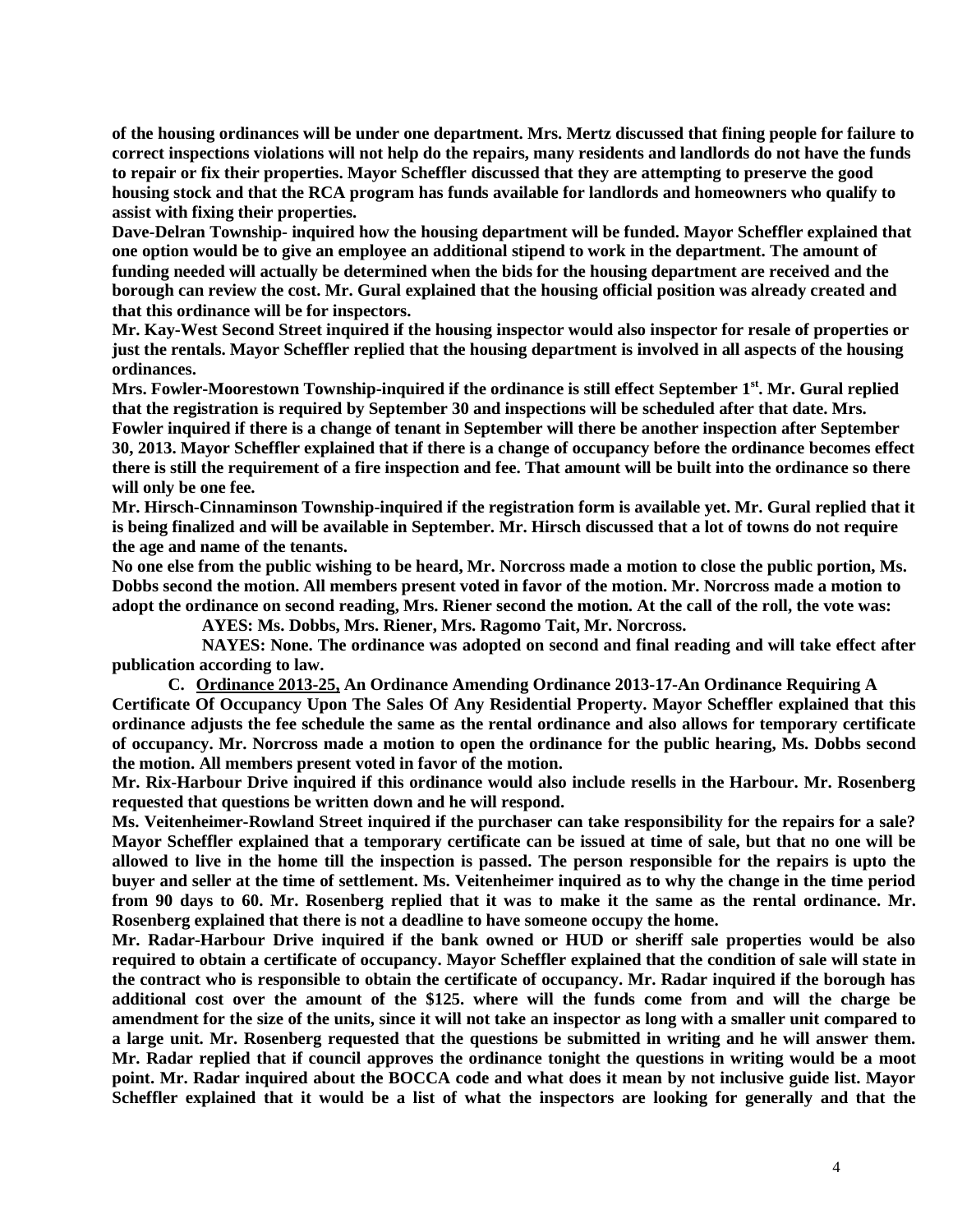**inspectors could also look for other things that are not on the list, but are in the codes. Mr. Radar explained that he has a lot of questions as well as other people about the inspection process and that they are not getting answered. Mr. Gural explained the inspection criteria are on the borough's website and that it also listed links to other codes that are required. The codes have been used by the borough for years and the inspection relies on the borough ordinances as well as other codes.** 

**Mr. Brooks-Delran Township- discussed that the state is every five years for inspections and that the Borough should follow their guidelines. Mayor Scheffler replied that the public portion is only for ordinance 2013-25 and that there will be an opportunity for public comment later in the meeting.**

**Mr. Hirsch-Cinnaminson Township discussed that as a realtors perspective a temporary certificate of occupancy is not successful and there is no real reason for the property to be repaired unless a buyer is really interested in moving in.** 

**No one else from the public wishing to be heard, Mr. Norcross made a motion to close the public portion, Ms. Dobbs second the motion. All members present voted in favor of the motion.** 

**Mr. Norcross made a motion to adopt the ordinance on second reading, Mrs. Ragomo Tait second the motion. At the call of the roll, the vote was:**

 **AYES: Ms. Dobbs, Mrs. Riener, Mrs. Ragomo Tait, Mr. Norcross.**

 **NAYES: None. The ordinance was adopted on second and final reading and will take effect after publication according to law.** 

**Ordinance 2013-26, An Ordinance Amending Chapter 230 Solid Waste Of The Borough Of**

**Palmyra. Mayor Scheffler explained that this ordinance will amend the time of the placement and removal of the trash carts as well as the rules and regulations regarding the new trash procedures. The ordinance will have the trash carts not to be placed at the curb before 5pm on Thursday, must be out by 6am on Friday to guarantee pick up and removed from curb by 9am on Saturday. Mr. Gural explained that the trash in the business district is picked up by 6am and then they start the rest of the borough. Mrs. Riener made a motion to open the public portion of the ordinance, Ms. Dobbs second the motion. All members present voted in favor of the motion.** 

**Resident- discussed that her neighbor is elderly and has a caretaker come to the home that leaves early, can the trash cart be placed out early for her. Mr. Gural replied that there will always be exemptions and that if the borough is aware of them, they will review the matter.** 

**Ms. Veitenheimer-Rowland discussed that the time should be adjusted for the winter months so that residents do not have to wait till it is almost dark to put cans at curb.** 

**Mr. Brooks-inquired as to who is responsible for the cans if they are damaged by the trash company. Mayor Scheffler explained that if the company damages the carts, they are responsible and have been very receptive to the issue. If the homeowner damages the carts, they are the responsible party.** 

**Mrs. Mertz-Cinnaminson Avenue-discussed that she has a problem with recycling and the blue carts. Mayor Scheffler informed her that she would have to contact the county as they are in charge of the recycling for the entire county.**

**No one else from the public wishing to be heard, Mr. Norcross made a motion to close the public portion, Ms. Dobbs second the motion. All members present voted in favor of the motion.**

**Ms. Dobbs made a motion to adopt the ordinance on second reading, Mr. Norcross second the motion. At the call of the roll, the vote was:**

 **AYES: Ms. Dobbs, Mrs. Riener, Mrs. Ragomo Tait, Mr. Norcross.**

 **NAYES: None. The ordinance was adopted on second and final reading and will take effect after publication according to law.**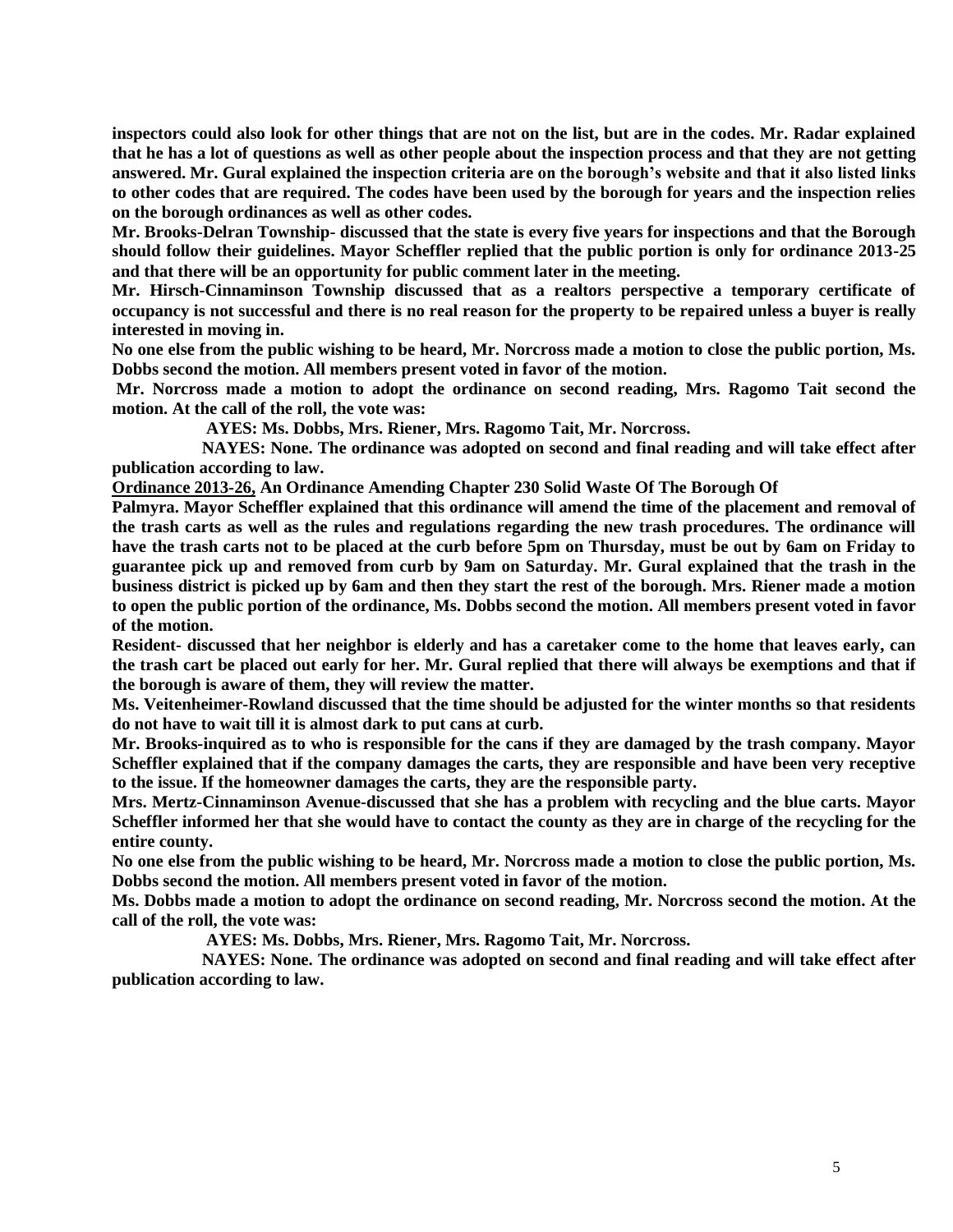# **ORDINANCE ON FIRST READING.**

**A. Ordinance 2013-27, An Ordinance Repealing The BID (Business Improvement District).**

**Mayor Scheffler explained that this ordinance was introduced last year, but not adopted. Mr. Norcross made a motion to adopt the ordinance on first reading, Ms. Dobbs second the motion. At the call of the roll, the vote was:**

**AYES: Ms. Dobbs, Mrs. Riener, Mrs. Ragomo Tait, Mr. Norcross.**

 **NAYES: None. The ordinance was adopted on first reading and will be heard on second and final reading at the council meeting of September 16, 2013.**

**NEW BUSINESS. Consent Agenda- Items A-P will be enacted as a single motion, if any resolution needs additional discussion it will be removed from the consent agenda and voted on separately. Mayor Scheffler read the title of the resolutions into the record. Mayor Scheffler recognized Susan Doerr, deputy tax collector who is retiring from the Borough effective September 1, 2013 and thanked her for all her efforts and years of service with the Borough. Mr. Norcross made a motion to approve the consent agenda, Mrs. Riener second the motion. At the call of the roll, the vote was:**

**AYES: Ms. Dobbs, Mrs. Riener, Mrs. Ragomo Tait, Mr. Norcross. NAYES: None.**

**A. Resolution 2013-178, Resolution Authorizing Change Order #1 For Ronald Janney Electrical Contractor For Firehouse Generator In The Amount Of \$850.00.**

**B. Resolution 2013-179, Resolution Amending Resolution 2013-95 Appointing Dale Palmer As Part Time To Public Grounds And Grounds Department At A Rate Of \$10.00 An Hour till December 31, 2013.**

**C. Resolution 2013-180, Resolution Appointing Kareemah Press As Payroll Clerk/Finance Effective August 20, 2013 For \$19.00 An Hour Till December 31, 2013.**

**D. Resolution 2013-181, Resolution Appointing Bridget Elmes As A Part Time Employee For \$16.26 An Hour Effective September 30, 2013Till December 31, 2013.**

**E. Resolution 2013-182, Resolution Awarding A Contract For The Purchase Of A 2014 Ford Interceptor Sedan Pursuant To New Jersey State Approved Contract.**

**F. Resolution 2013-183, Resolution Authorizing The Sale Of Property No Longer Needed For Public Use On An Online Auction Website GovDeals (vehicles).** 

**G. Resolution 2013-184, Resolution Approving The Payment Of Bills For The Month Of July, 2013 In The Amount Of \$460,159.60.**

**H. Resolution 2013-185, Resolution Awarding Engineering To Environmental Resolutions For Small Cities Grant In The Amount Of \$1,500.00.** 

**I. Resolution 2013-186, Resolution Awarding Engineering To Environmental Resolutions For Department of Transportation Grant In The Amount Of \$3,000.00.**

**J. Resolution 2013-187, Resolution Awarding Engineering To Environmental Resolutions For HVAC System Preventative Maintenance Contract For The Palmyra Borough Hall, Community Center, Public Works Garage, Sewer Plant and Pump Stations In The Amount Of \$5,500.00.**

**K. Resolution 2013-188, Resolution Amending Resolution 2012-125, Appointing Marie Nagle As Tax Clerk, Administrative Assistant, Deputy Clerk, General Clerk At The Rate Of \$15.29 Per Hour Till December 31, 2013.**

**L. Resolution 2013-189, Resolution For Grant Management Plan For Small Cities.**

**M. Resolution 2013-190, Resolution Authorizing The Borough Of Palmyra To Apply To**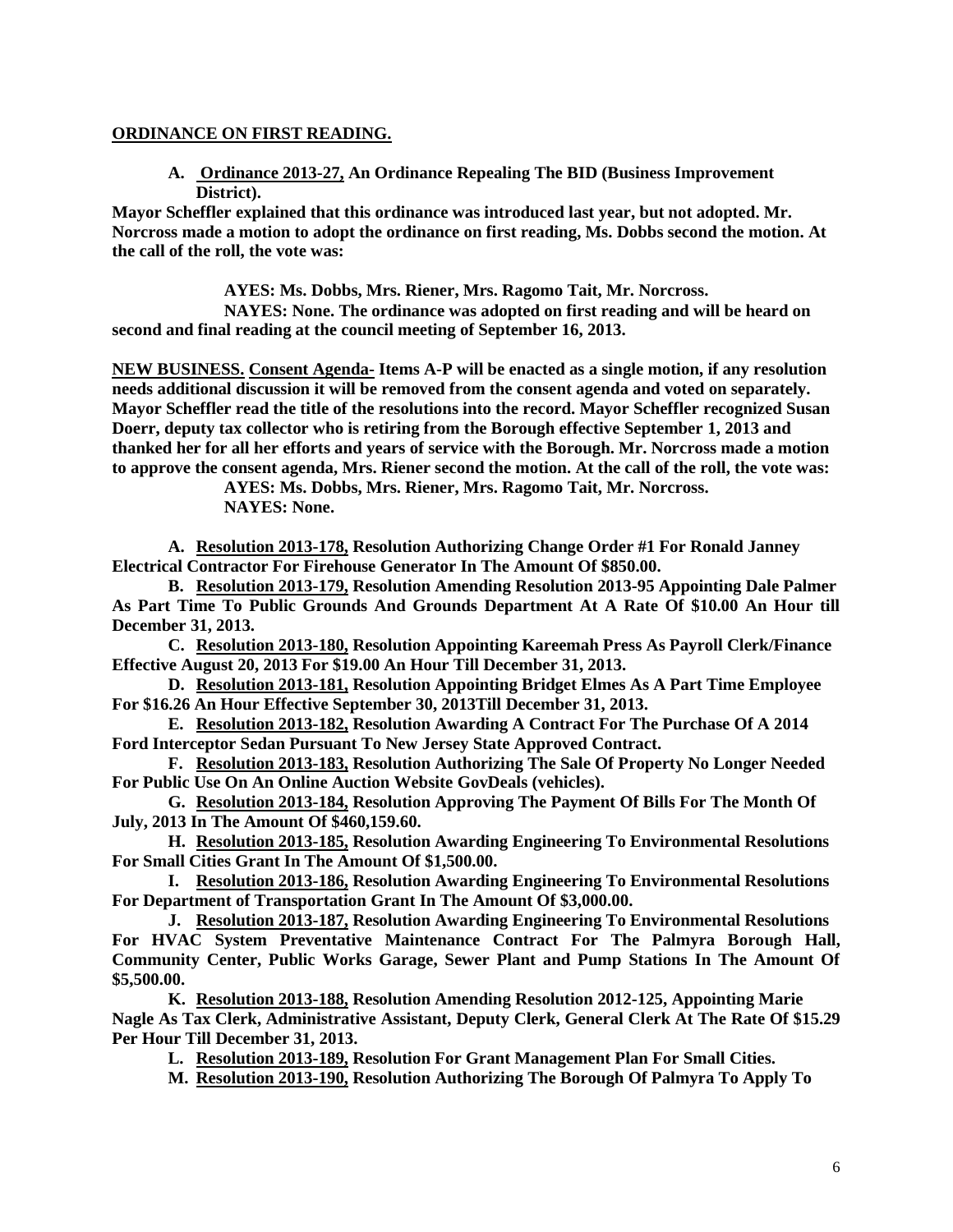**The New Jersey DCA For A Small Cities Public Facilities Grant Of Approximately \$400,000 For Infrastructure Improvements To West 2nd Street Between Market Street And Orchard Avenue.**

**N. Resolution 2013-191, Resolution of Fair Housing For Small Cities Grant.**

**O. Resolution 2013-192, Resolution For Citizen Participation Plan For Small Cities Grant.** 

**P. Special Permit for Alcoholic Beverage Social Affair For Palmyra Cove Environmental Education For October 12, 2013.** 

**Q. Approval of Treasurer's Report-July, 2013. Ms. Dobbs made a motion to approve the treasurers report as submitted. Mr. Norcross second the motion. All members present voted in favor of the motion.** 

#### **DISCUSSION ITEMS.**

**A. Traffic Calming Study Report-DVRPC-Mr. Gural discussed that all of council has been given a copy of the report and that it will be on for discussion at the September 16th meeting to see if council would like to proceed with any of the recommendations and also apply for assistance with the project from the Burlington County Bridge Commission.**

# **COMMITTEE REPORTS.**

**A. Mr. Norcross reported that soccer and football has started at Legion Field. There is a meeting scheduled for all of the sport teams using the field in September including the high school. The bathrooms have a security issue and additional cameras are needed. The police have increased their patrols as well.** 

**B. Mrs. Ragomo Tait informed council that the movie nights have been going very well and that attendance has improved each week. There will a talent show on August 27 and a town wide yard sale on September 21st .** 

**C. Mrs. Riener reported that there is a Land Use Board meeting this coming Wednesday and that the shade tree committee has purchased new trees for planting in the Borough. The funds for the new trees are part of a grant that the shade tree committee applied for.** 

**D. Ms. Dobbs reported that the report for the Sewer/Public Works Department was on file.**

**PUBLIC COMMENTS. Mr. Norcross made a motion to open the meeting to the public, Mrs. Riener second the motion. All members present voted in favor of the motion.**

**Mr. Radar- Harbour Drive inquired as to why the letter from the realtors association was given to the newspaper before it was discussed at a council meeting. Mayor Scheffler replied that the Borough regularly shares public information with the newspapers and that council members were aware of the letter. Mr. Radar discussed that he felt that the public should have been informed first before the newspaper.** 

**No one else from the public wishing to be heard, Mr. Norcross made a motion to close the public portion, Ms. Dobbs second the motion. All members present voted in favor of the motion.** 

**CLOSED SESSION. Resolution No. 2013-194, Resolution Excluding The Public From Certain Meetings Pursuant To Section 8 Of The Open Public Meeting Act C. 231 P.L. 1975. (litigation, contracts) Mr. Norcross made a motion to approve the resolution, Ms. Dobbs second the motion. At the call of the roll, the vote was:**

**AYES: Ms. Dobbs, Mrs. Riener, Mrs. Ragomo Tait, Mr. Norcross**

**NAYES: None. Council went into executive session at 8:15pm.**